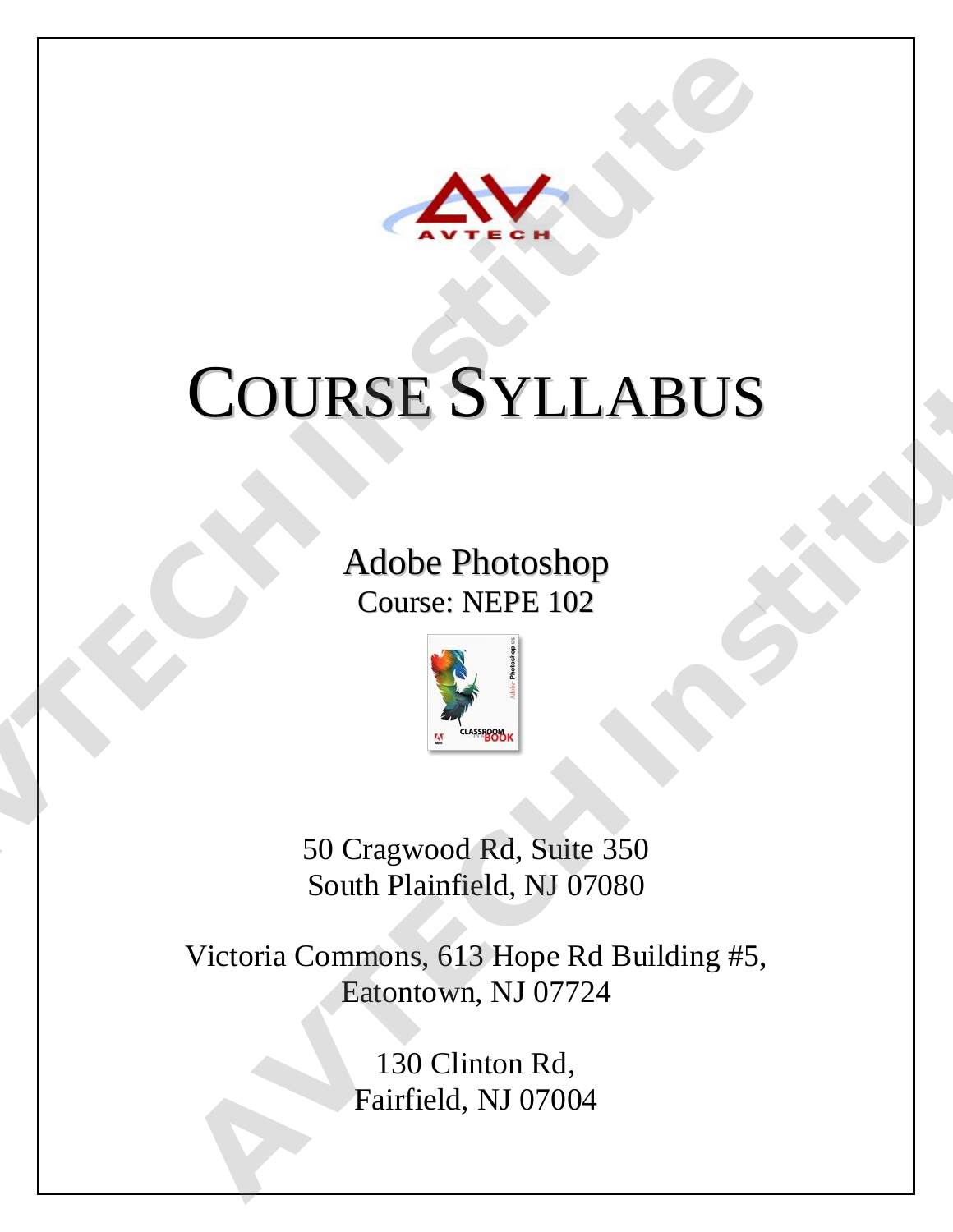# **Avtech Institute of Technology Course**

Instructor: Course Duration: Date/Time: Training Location:

# **Course Description**

This course covers all of the following materials:

- State the primary roles of Photoshop as a premier graphic design and image editing tool
- Productively utilize the photoshop environment, including the use of Layers, Panels, Channels, Paths, the Toolbox, and the Options Bar
- Utilize effectively multiple methods to create and save selections
- Utilize effectively multiple methods of manipulating the exiting artwork and workspace
- Apply painting, retouching, airbrushing, filters, and adjustment and layer style methods
- Understand the difference between raster and vector graphics, and its progressive evolution to the photoshop space
- Show understanding of multiple image types and the best application of each for each for each for graphic design, print and the Web State the primary roles of Photoshop as a premier graphic design and image editing<br>
Noolutiovely tuitiee the photoshop environment, including the use of Layers, Panels,<br>
Probutiovely tuitiee fireforeshy mathematical to rec
- Be introduced to advanced theories including the mask, alpha channel and clipping path.
- A diploma, and the skills necessary to gain an entry-level position in Graphic Design & Animation
- The knowledge to create images and graphics in Photoshop, and to use Macromedia Flash to create Internet presentations **Avtech Institute of Technology Course**<br>
Instructor:<br>
Course Divertients.<br>
Training Location:<br>
Training Location:<br> **Course Description**<br>
This course covers all of the following materials:<br>
• Since the primary roles of Phot
	- The skill to use Adobe Premier to create digital video and audio files
	- The training to use 3D Studio MAX to generate animations and 3D images
	- The ability to create interactive web sites
	- The proficiency to build multimedia presentations using Macromedia Director

## **Learning Objectives**

#### **1. Getting Acquainted with Photoshop**

- 1.1. The Photoshop Environment
- 1.2. Palettes and the Palette Well
- 1.3. Creating Custom Workspaces
- 1.4. Opening Images
- 1.5. Using the File Browser
- 1.6. Image Magnification
- 1.7. Viewing Document Information
- 1.8. Moving the Image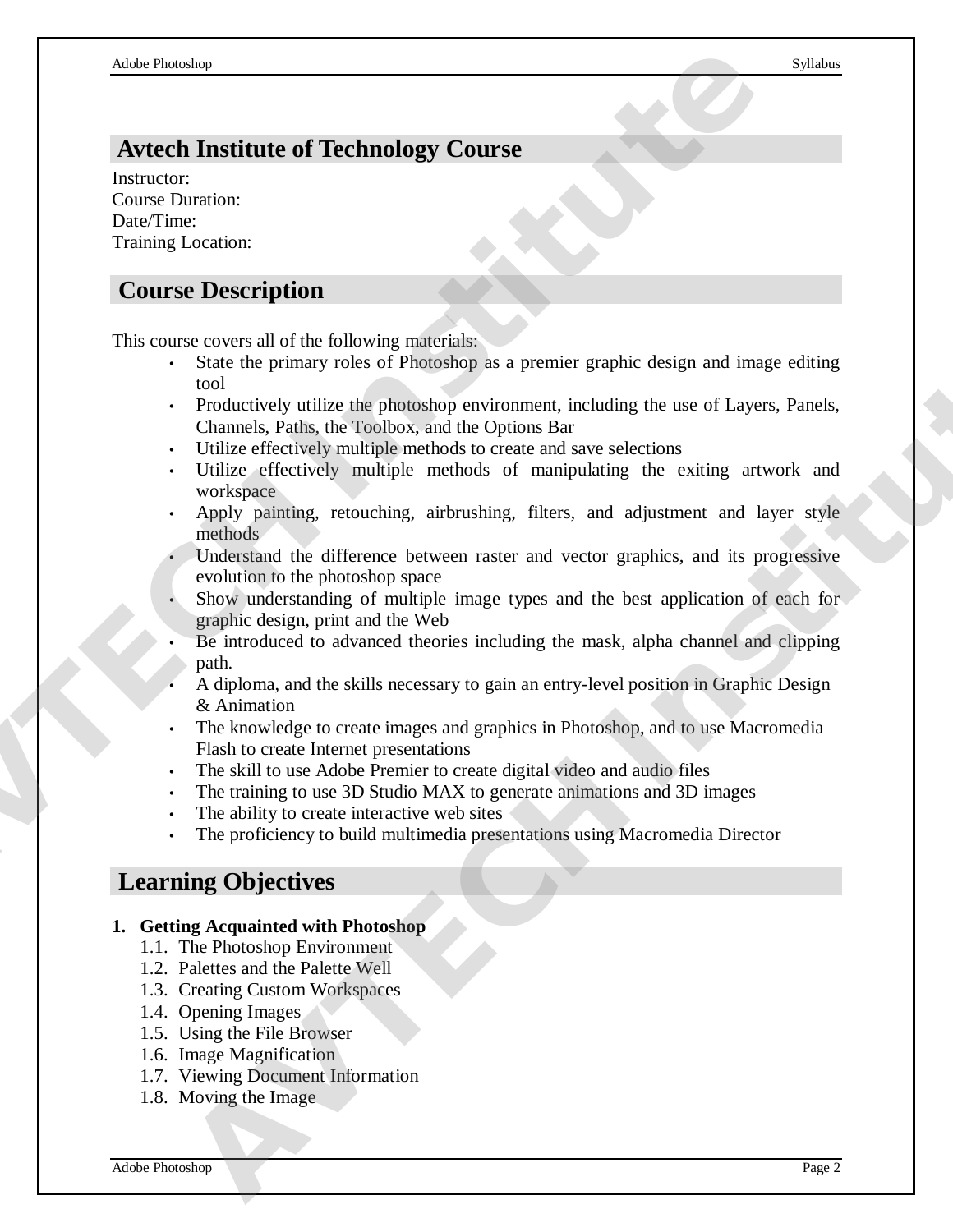- 1.9. Undoing Mistakes and The History Palette
- 1.10. Displaying Drawing Guides
- 1.11. Making Measurements
- 1.12. Adding Annotations
- 1.13. Setting Preferences

#### **2. Basic Image Manipulation**

- 2.1. Bitmap Images
- 2.2. Vector Images
- 2.3. Image Size and Resolution Settings
- 2.4. Scanning Images
- 2.5. Creating New Images
- 2.6. Placing Files

#### **3. Color Basics**

- 3.1. Color Modes and Models
- 3.2. Color Mode Conversion
- 3.3. Previewing Color Differences Between Operating Systems Australian Medicine Mistakes and The History Palette<br>
1.10 Displaying Drawing Guides<br>
1.11. Making Amoratons<br>
1.12. Adding Preferences<br>
2. Basel Image Marindtons<br>
2.1. Birmon Images<br>
2.2. Vector Images<br>
2.2. Creating New I **Axists**<br> **Axists**<br> **Axists**<br> **Photon Modes Conversion Models**<br> **Alon Modes Conversion Color Simple Converse Between Operating Systems**<br> **Averyon Model Converse Between Operating Systems**<br> **Averyon the Color Minites Color** 
	- 3.4. Color Management
	- 3.5. Foreground and Background Colors
	- 3.6. Using the Color Picker
	- 3.7. Selecting Colors with the Color Palette
	- 3.8. Selecting Colors with the Eyedropper Tool
	- 3.9. Selecting Colors with the Swatches Palette

#### **4. Painting Tools**

- 4.1. Painting Tools
- 4.2. The Brush Tool
- 4.3. Blending Modes
- 4.4. The Pencil Tool
- 4.5. The Eraser Tool
- 4.6. The Magic Eraser Tool
- 4.7. The Background Eraser Tool
- 4.8. Using the Art History Brush
- 4.9. Using the History Brush

#### **5. Brush Settings**

- 5.1. Using the Brushes Palette
- 5.2. Creating Custom Brush Tips by Selection
- 5.3. Creating Custom Brush Tips in the Brushes Palette
- 5.4. Setting Shape Dynamics
- 5.5. Setting Brush Scattering
- 5.6. Setting Brush Texture
- 5.7. Setting Dual Brushes
- 5.8. Setting Color Dynamics
- 5.9. Setting Other Dynamics
- 5.10. Miscellaneous Brush Settings
- 5.11. Clearing Brush Settings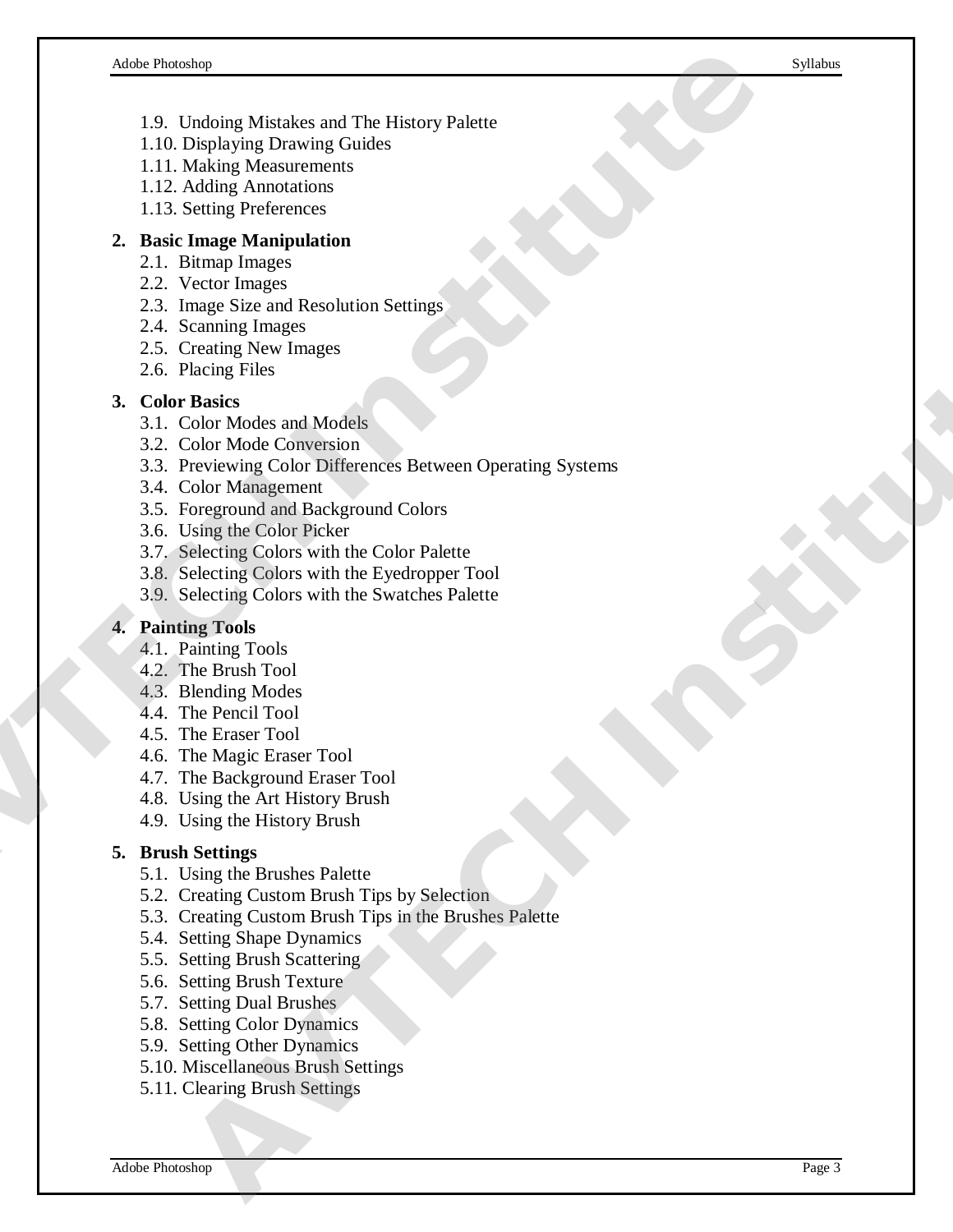- 5.12. Saving a Customized Brush
- 5.13. Saving a Customized Brush Library

#### **6. Making Selections**

- 6.1. Selection Basics
- 6.2. Making Pixel Selections
- 6.3. The Marquee Tools
- 6.4. The Lasso Tools
- 6.5. The Magic Wand Tool
- 6.6. Selecting by Color Range
- 6.7. Adjusting Pixel Selections
- 6.8. The Extract Command
- 6.9. Copying and Pasting Pixel Selections
- 6.10. Saving and Loading Selections

#### **7. Filling and Stroking**

- 7.1. Applying Fills
- 7.2. Using the Paint Bucket Tool
- 7.3. Using the Gradient Tool
- 7.4. Using the Gradient Editor
- 7.5. Using Patterns
- 7.6. Using the Pattern Maker
- 7.7. Stroking

#### **8. Layers**

- 8.1. Using Layers and Layer Sets
- 8.2. Creating Layers and Layer Sets
- 8.3. Stacking and Linking Layers
- 8.4. Moving Layer Content with the Move Tool Americansky<br>
5.12. Styring a Customized Brush<br>
6. Making Selections<br>
6. Making Paleticins<br>
6. Scheine Brel Selections<br>
6. Scheine Brel Selections<br>
6. The Marque Tools<br>
6. The Marque Tools<br>
6. Scheing by Color Range<br>
6. Sch In Lawis Commission Prices between the state of the state of the state of the state of the propriate particular and Lawising the Strain Historic Strain the Gradient Tool<br>Lising the Gradient Tool<br>Lising the Gradient Editor<br>
	- 8.5. Locking Layers
	- 8.6. Common Layer Management Tasks
	- 8.7. Merging and Flattening Layers

#### **9. Advanced Layers**

- 9.1. Layer Styles
- 9.2. Adjustment Layers and Fill Layers
- 9.3. Masking Layers
- 9.4. Creating Clipping Groups
- 9.5. Creating Knockouts

#### **10. Text**

- 10.1. Text Basics
- 10.2. Entering Text
- 10.3. Selecting Text
- 10.4. Editing the Bounding Box
- 10.5. Creating a Type Selection
- 10.6. Applying Effects to Type Layers
- 10.7. Using the Character Palette
- 10.8. Checking for Spelling Errors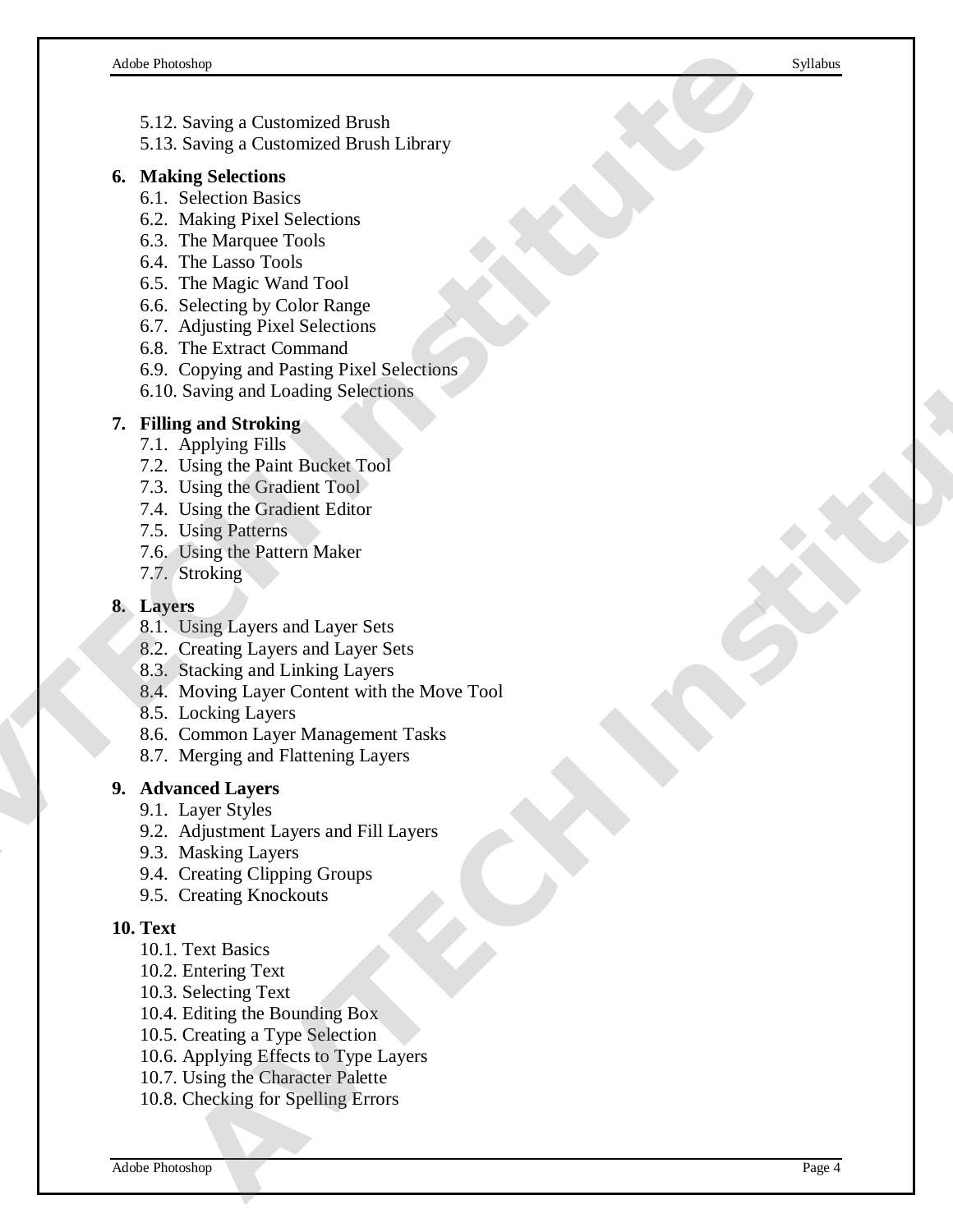10.9. Using the Paragraph Palette

#### 11. **Drawing**

- 11.1. Raster vs. Vector
- 11.2. Shape Layers and Shape Options
- 11.3. Using the Shape Tools
- 11.4. Using the Pen Tools
- 11.5. Using the Anchor Point Tools
- 11.6. Using the Paths Palette
- 11.7. Working with Paths

#### 12. **Using Channels and Masking**

- 12.1. Using the Channels Palette
- 12.2. Using Channels
- 12.3. Spot Colors
- 12.4. Blending Channels and Layers
- 12.5. Masks
- 12.6. Using Alpha Channels

#### **13. Manipulating Images**

- 13.1. Changing the Canvas Size
- 13.2. Rotating and Flipping Images
- 13.3. Cropping Images
- 13.4. The Free Transform Command
- 13.5. The Smudge Tool
- 13.6. Blurring and Sharpening Images
- 13.7. Using the Dodge Tool and the Burn Tool Americansky<br>
10.9. Using the Paragraph Palette<br>
11. Densite is Negro Layers and Shape Options<br>
11.3. Shape Layers and Shape Options<br>
11.3. Using the Shape Tools<br>
11.4. Using the Shape Tools<br>
11.5. Using the Anchor Point To
	- 13.8. The Sponge Tool
	- 13.9. Filters and The Filter Gallery
	- 13.10. The Liquify Command
	- 13.11. The Clone Stamp Tool
	- 13.12. The Pattern Stamp Tool
	- 13.13. The Healing Brush Tool
	- 13.14. The Patch Tool
	- 13.15. The Color Replacement Tool

#### **14. Getting to Know the Work Area**

- 14.1. Starting to work in Adobe Photoshop
- 14.2. Using the tools
- 14.3. Using the tool options bar and other palettes Using the Channels Palette<br>
Using Chunnels<br>
Spot Colors<br>
Spot Colors<br>
Blending Chunnels and Layers<br>
Makis<br>
Making Alpha Channels<br> **Avoing and Eliphong Images**<br>
Conting and Eliphong Images<br>
Coloring the Looke Tool and the B
- 14.4. Undoing actions in Photoshop
- 14.5. Customizing the workspace
- 14.6. Jumping to Adobe ImageReady
- 14.7. Using Photoshop Help
- 14.8. Using Adobe online Services
- 14.9. Toolbox overview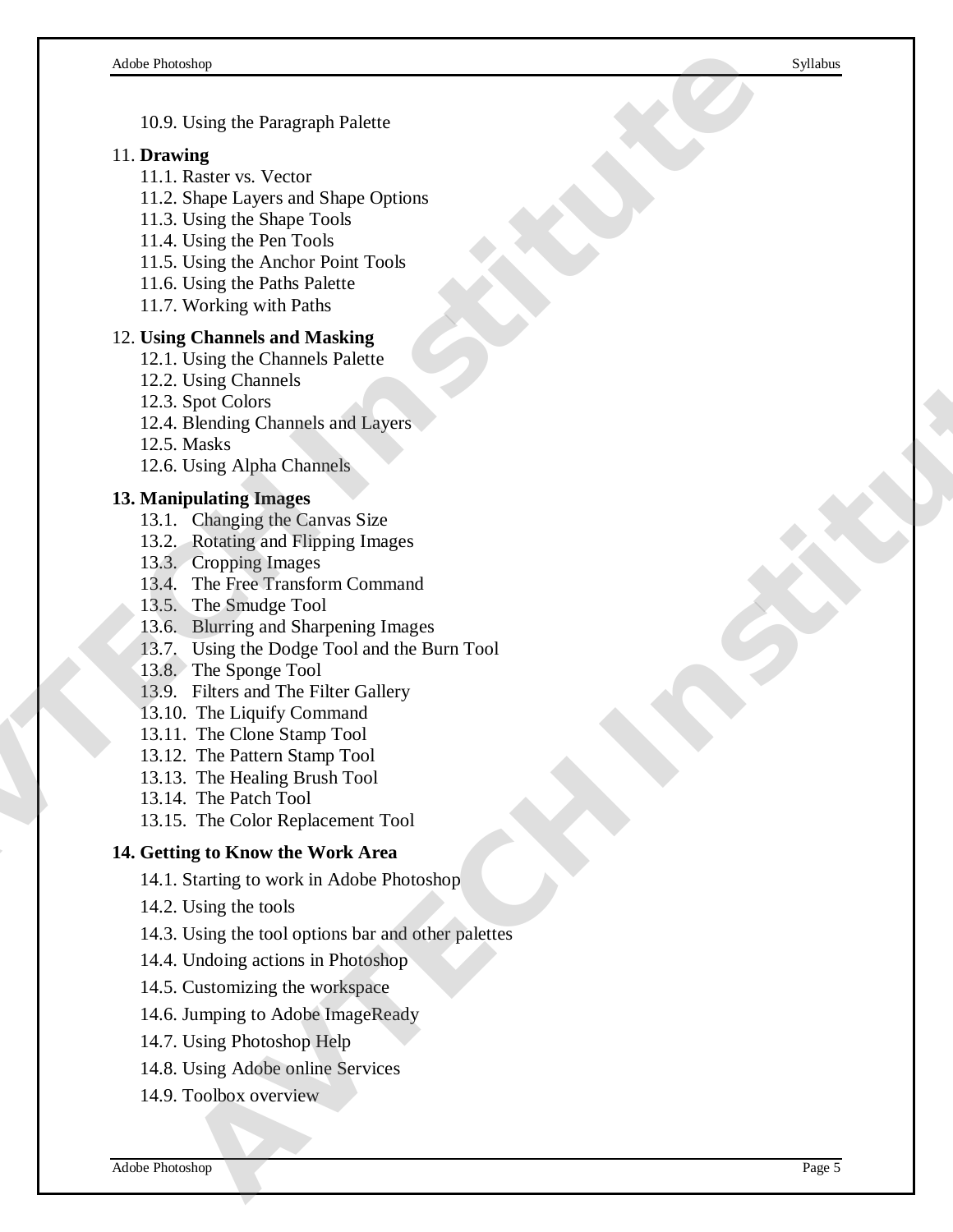#### **15. Using Adobe Bridge**

- 15.1. Viewing and editing files in Adobe Bridge
- 15.2. Embedding information for easy identification **ASSEMBLE ACTIVE AND STRIPS (1998)**<br> **AUTOMAGE IS 1. Verving and estimation for easy identification**<br> **AUTOR** 15.2. Embedding information for easy identification<br>
15.3. Searching favorite and Collections<br>
15.5. Automating
	- 15.3. Searching with Adobe bridge
	- 15.4. Using favorites and Collections
	- 15.5. Automating routine tasks
	- 15.6. Acquiring stock photography

#### **16. Basic Photo Corrections**

- 16.1. Strategy of retouching
- 16.2. Resolution and image size
- 16.3. Getting started
- 16.4. Straightening and cropping an image
- 16.5. Making automatic adjustments
- 16.6. Manually adjusting the tonal range
- 16.7. Removing a color cast
- 16.8. Replacing colors in an image
- 16.9. Adjusting lightness with the Dodge tool
- 16.10. Applying the Unsharp Mask filter
- 16.11. Comparing automatic and manual results
- 16.12. Saving the image for four-color printing

#### **17. Retouching and Repairing**

- 17.1. Repairing areas with the Clone Stamp tool
- 17.2. Using the Spot Healing Brush tool
- 17.3. Using the Healing **B**rush and Patch tools
- 17.4. Retouching on a separate layer

#### **18. Working with Selections**

- 18.1. About selecting and selection tools
- 18.2. Selecting with the Magic Wand tool
- 18.3. Using the Magic Wand with other selection tools Strategy of recoloring<br>Resolution and image size<br>Cetting started<br>Change and cooping an image<br>Making automatic adjustments<br>Manually adjustments<br>Reparame color ost<br>Replacing colors in an image<br>Replacing colors in an image<br>Ad
- 18.4. Working with oval and circular selections
- 18.5. Selecting with the lasso tools
- 18.6. Rotating a selection
- 18.7. Selecting with the Magnetic Lasso tool
- 18.8. Cropping an image and erasing within a selection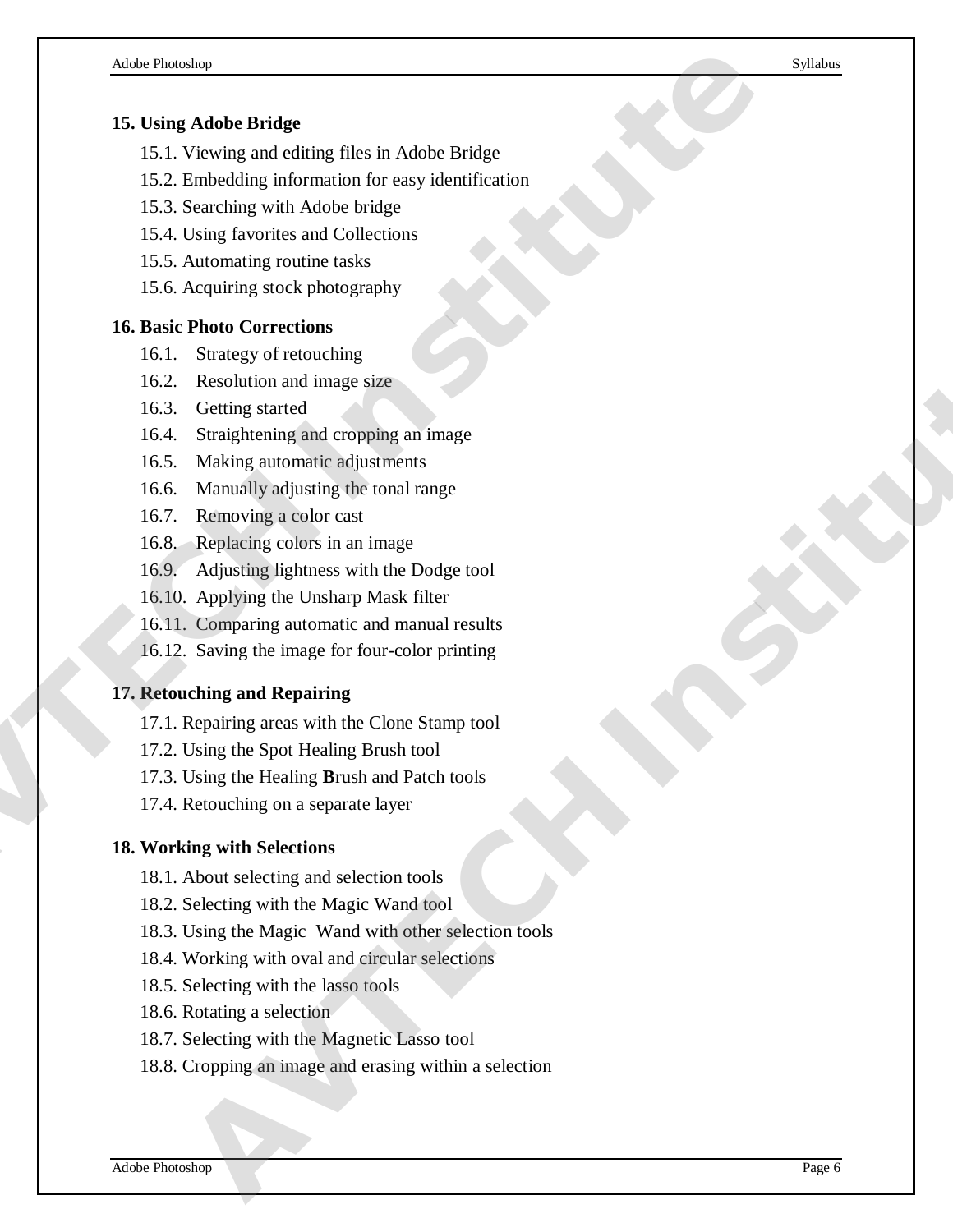#### **19. Layer Basics**

- 19.1. About Layers
- 19.2. Using the Layers Palette
- 19.3. Rearranging layers
- 19.4. Applying a layer style
- 19.5. Flatting and saving files
- 19.6. Photoshop for kids

#### **20. Masks and Channels**

- 20.1. Working with masks and channels
- 20.2. Creating a quick mask
- 20.3. Editing a quick mask
- 20.4. Saving a selection as a mask
- 20.5. Editing a mask
- 20.6. Loading a mask as a selection and applying an adjustment **19. Layer Basics**<br>
19. Layer Basics<br>
19. Lohing the Layers Palette<br>
19.3. Rearranging layers<br>
19.3. Rearranging layers<br>
19.4. Applying a hay rayle<br>
19.5. Plating and saving likes<br>
20.1. Working with masks and channels<br>
20 Working with massk and channels<br>Creating a quick mask<br>Creating a quick mask<br>Editing a quick mask<br>Editing a mask<br>Editing a mask<br>Editing a mask<br>Editing a mask as a selection and applying an adjustment<br>Applying a filter effec
	- 20.7. Extracting an image
	- 20.8. Applying a filter effect to a masked selection
	- 20.9. Creating a gradient mask
	- 20.10. Applying effects using a gradient mask

#### **21. Correcting and Enhancing Digital Photographs**

- 21.1. About Camera raw
- 21.2. Processing camera raw
- 21.3. Processing camera files
- 21.4. Correcting digital photographs
- 21.5. Editing images with a vanishing-point perspective
- 21.6. Correcting image distortion
- 21.7. Creating a PDF portfolio

#### **22. Typographic Design**

- 22.1. Creating a clipping mask from type
- 22.2. Creating a design element from type
- 22.3. Using interactive formatting controls
- 22.4. Warping point type
- 22.5. Designing a paragraph of type
- 22.6. Warping a layer
- 22.7. Review questions and answers
- 22.8. Dancing with Type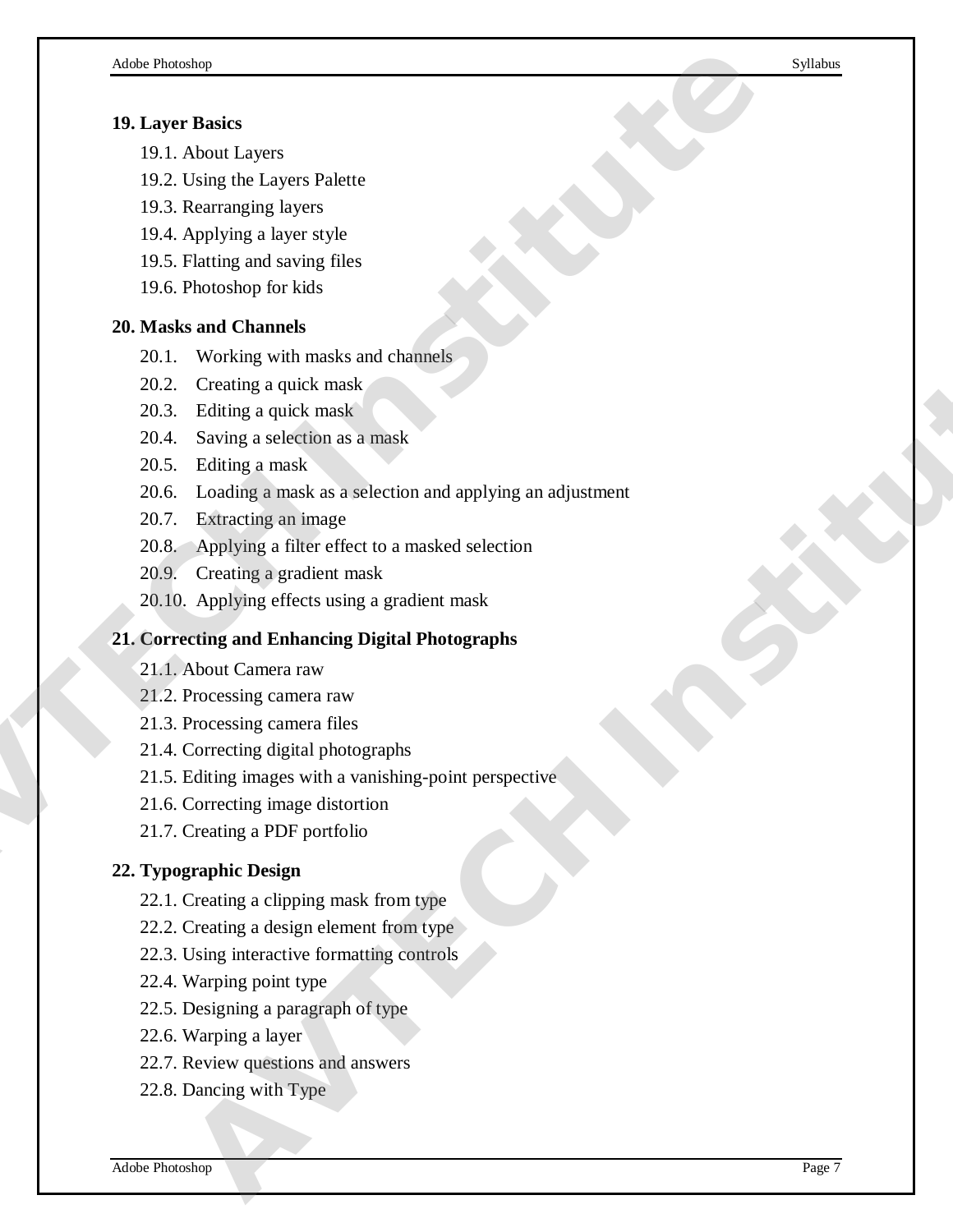#### **23. Vector Drawing Techniques**

- 23.1. About bitmap images and vector graphics
- 23.2. About paths and the pen tool
- 23.3. Using paths with artwork
- 23.4. Creating scalable objects for the background **AVECT COMPASSES**<br>
23.1. About bittming images and vector graphics<br>
23.2. About bittming images and vector graphics<br>
25.3. Using padls with a revorber<br>
25.3. Using padls with a revorber<br>
25.4. Creating scalable objects for
	- 23.5. Working with defined custom shapes
	- 23.6. Importing a Smart Object

#### **24. Advanced Layer Techniques**

- 24.1. Creating paths to clip a layer
- 24.2. Creating layer sets
- 24.3. Creating an adjustment layer
- 24.4. Creating a knockout gradient layer
- 24.5. Importing a layer from another file
- 24.6. Applying layer styles
- 24.7. Duplicating and clipping a layer
- 24.8. Liquifying a layer
- 24.9. Creating a border layer
- 24.10. Flattening a layered image

#### **25. Vector Compositing**

- 25.1. Automating a multistep mask
- 25.2. Setting up a four-image montage
- 25.3. Hand-coloring selections on a layer
- 25.4. Changing the color balance
- 25.5. Applying filters

#### **26. Creating Links Within an Image**

- 26.1. Slicing and image in Photoshop
- 26.2. Jumping to ImageReady
- 26.3. Creating image maps in ImageReady
- 26.4. Saving linked images in an HTML file Creating polits to clip a layer<br>
Creating any sets<br>
Creating an adjustment layer<br>
Creating a kiockout gradient layer<br>
Impuring a layer from another file<br>
Impuring a layer from another file<br>
Liquifying a layer and clipping

#### **27. Creating Rollover Web Visuals**

- 27.1. About rollovers
- 27.2. Creating rollover states
- 27.3. Creating remote rollovers
- 27.4. Saving the page as HTML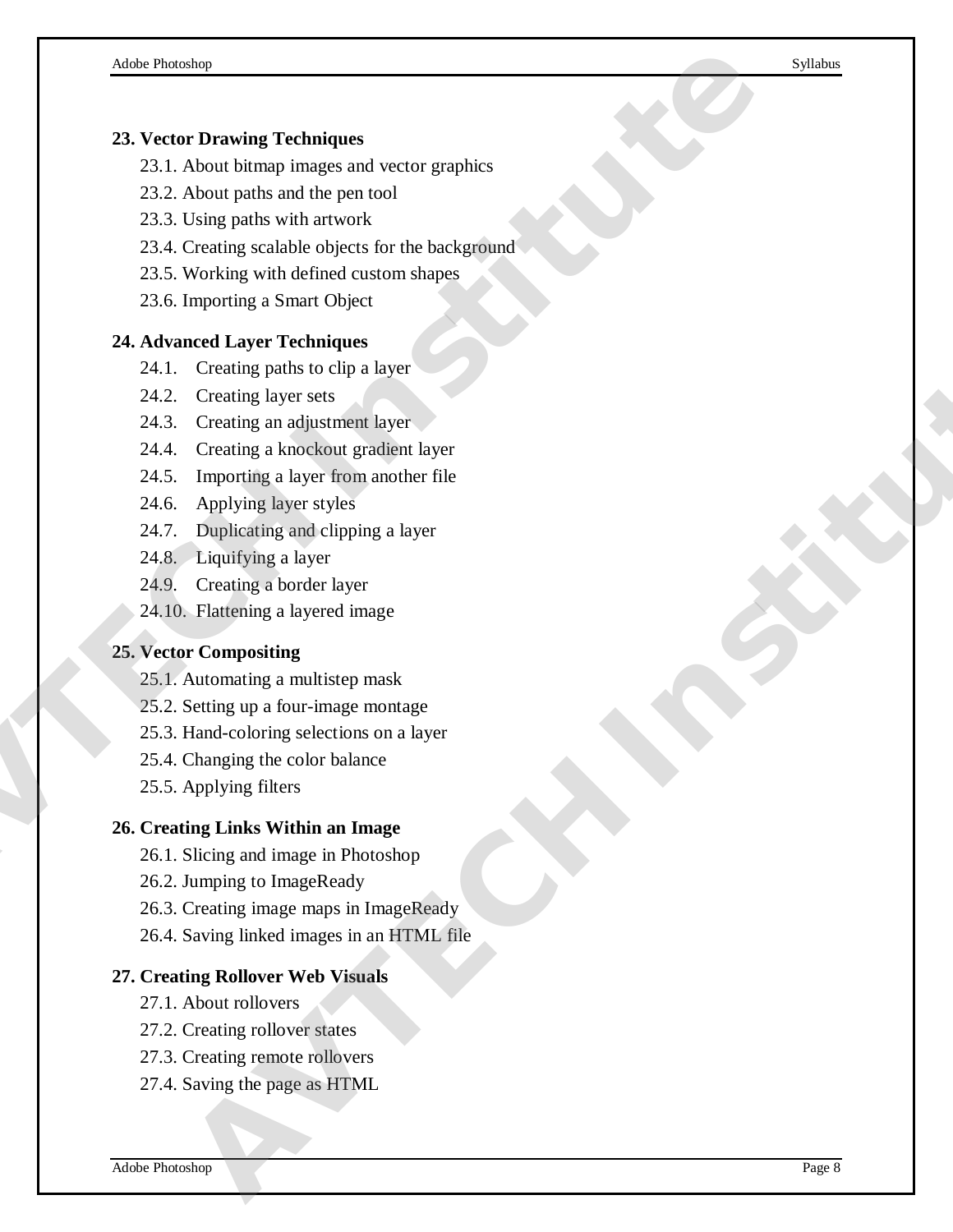- 28.1. Creating animations in Adobe ImageReady
- 28.2. Animating by hiding and showing layers
- 28.3. Animating with layer opacity and position
- 28.4. Using vector masks to create animations

#### **29. Producing and Printing Consistent Color**

- 29.1. Reproducing colors
- 29.2. Specifying color-management settings
- 29.3. Proofing an image
- 29.4. Identifying out-of-gamut colors
- 29.5. Adjusting an image and printing a Proof
- 29.6. Saving the image as a separation
- 29.7. Printing

## **Prerequisite**

Familiarity with PC

## **Contact Hours**

Contact Hours (Lecture \_\_\_\_ Hours / Lab \_\_\_\_ Hours)

## **Semester Credit Hours**

semester credit hours

## **Text / Lab Books**

Adobe Photoshop.CS2 Class Room In book New Full-color Edition **AMERICAN CONTROVER CONSUMISTION**<br>
28. Animating GIF Images for the Web<br>
28. 2. Animating by hiding and showing layers<br>
28. 3. Animating with layer opacity and position<br>
29. B. Trivializing with layer opacity and position<br>

Adobe Press

ISBN 0-321-32184-7

### **Teaching Strategies**

A variety of teaching strategies may be utilized in this course, including but not limited to, lecture, discussion, written classroom exercises, written lab exercises, performance based lab exercises, demonstrations, quizzes and examinations. Some quizzes may be entirely or contain lab based components. A mid-course and end course examination will be given. **Thomagn an image<br>
The linest linest instant colors**<br> **Adjusting an image and printing aProof**<br> **Adjusting an image and printing aProof**<br> **Printing**<br> **Printing**<br> **AVERICAL EXECUTE:**<br> **AVERICAL EXECUTE:**<br> **AVERICAL EXECUTE:**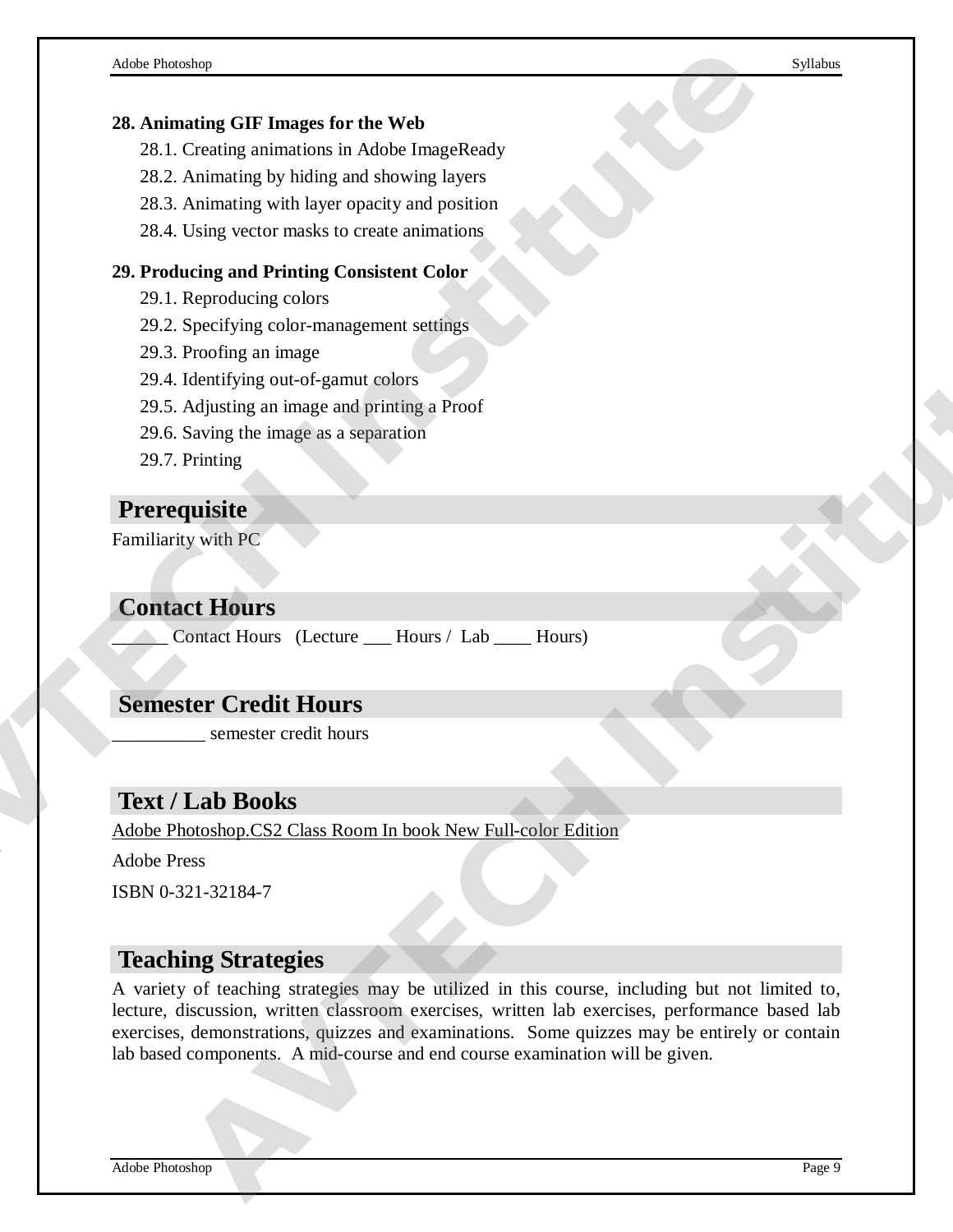| Project 1 (Collage                     | 25%  |
|----------------------------------------|------|
| Project 2 (CD)                         | 25%  |
| Project 3 (Jewel Case Cover and Insert | 25%  |
| <b>Class Participation</b>             | 10%  |
| Attendance                             | 15%  |
| <b>Total</b>                           | 100% |

# **Grading Policy**

| <b>Method of Evaluating Students</b><br><b>Grade Distribution</b><br>Project 1 (Collage<br>25%<br>Project 2 (CD)<br>25%<br>Project 3 (Jewel Case Cover and Insert<br>25%<br><b>Class Participation</b><br>10%<br>Attendance<br>15% |
|------------------------------------------------------------------------------------------------------------------------------------------------------------------------------------------------------------------------------------|
|                                                                                                                                                                                                                                    |
|                                                                                                                                                                                                                                    |
|                                                                                                                                                                                                                                    |
|                                                                                                                                                                                                                                    |
|                                                                                                                                                                                                                                    |
|                                                                                                                                                                                                                                    |
|                                                                                                                                                                                                                                    |
|                                                                                                                                                                                                                                    |
| <b>Total</b><br>100%                                                                                                                                                                                                               |
| At the end of each course, each student is assigned a final grade as follows:                                                                                                                                                      |
| <b>Quality Points</b><br>Point Range<br>Interpretation<br>Grade                                                                                                                                                                    |
| $90 - 100$<br>Excellent<br>4.0<br>$\mathbf{A}$                                                                                                                                                                                     |
| $80 - 89$<br>$3.0 - 3.9$<br>$\, {\bf B}$<br>Very Good                                                                                                                                                                              |
| $2.0 - 2.9$<br>$70 - 79$<br>$\mathbf C$<br>Average                                                                                                                                                                                 |
| $1.0 - 1.9$<br>$60 - 69$<br>$\mathbf D$<br>Poor                                                                                                                                                                                    |
| $\mathbf F$<br>Below 60<br>Failure<br>$\theta$                                                                                                                                                                                     |
| Withdrawal<br>W<br>N/A<br>$\overline{0}$                                                                                                                                                                                           |
| $\rm N/A$<br>$\mathbf{P}$<br>Pass<br>$\overline{0}$                                                                                                                                                                                |
| $\rm N/A$<br>$\overline{0}$<br>$\mathbf I$<br>Incomplete                                                                                                                                                                           |

# **Requirements for Successful Completion of the Course**

- 2.0 Completion of all required examinations
- 3.0 Submission of all required lab exercises and projects and;
- 4.0 Adherence to the school attendance policy.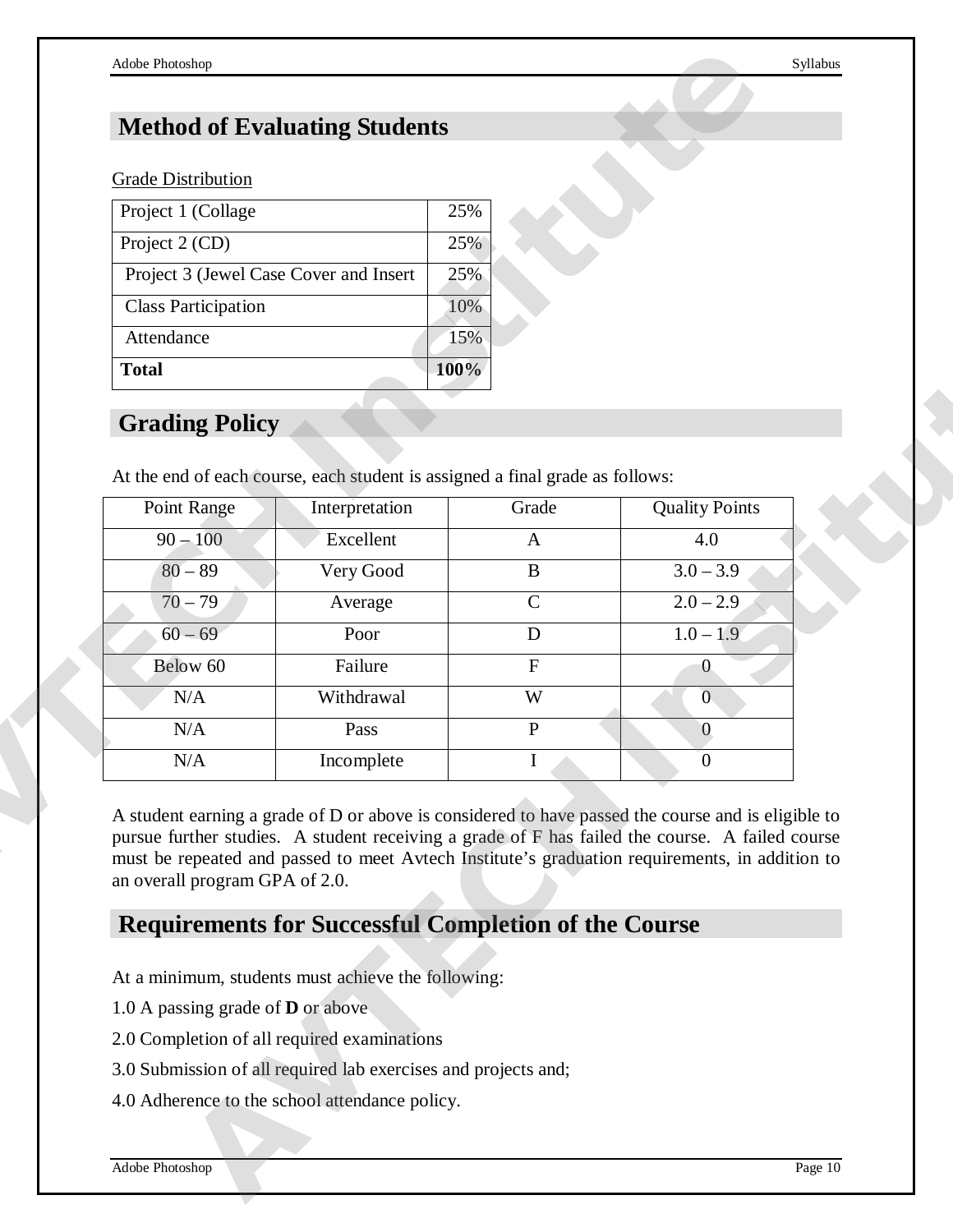# **Equipment Needed**

Industry standard desktop computer for lab exercises.

Equipment Breakdown Lab room

Videos and Projector

## **Library Assignments**

To be determined by the instructor.

## **Portfolio Assignment**

Student program outcome portfolios are required to demonstrate student competencies. In conjunction with your course structure, please select a project/paper that best demonstrates what you have learned in this course and add it to your program portfolio.

## **Course Policies**

#### **Disruptive Behavior**

Disruptive behavior is an activity that interferes with learning and teaching. Inappropriate talking during class, surfing inappropriate website, tardiness, cheating, alcohol or drug use, use of cell phone, playing lout music during class, etc. all disrupt the learning process. 

#### **Copyright Infringement**

Specific exemptions to copyright infringement are made for student use in the context of learning activities. Graphic design students often download images from the Internet, or scan images from publications. As long as this work is for educational purpose, and subject to faculty permission, this is not a problem.

#### **Plagiarism**

Faculty cannot tolerate the *misrepresentation of work as the student's own*. This often involves the use by one student or another student's design, whether voluntarily or involuntarily. In the event that plagiarism is evident and documented, all students involved in the conscious decision to misrepresent work must receive an F as the grade for the project. A second occurrence may result in suspension for the rest of the quarter, and return to the school only after a review by the Academic Standards Committee. **Equipment Needed**<br> **AUGUSTY standard desktop computer for lab exercises.**<br> **AUGUSTY Standard desktop computer for lab exercises.**<br> **AUGUSTY ASSignment**<br> **AUGUSTY ASSignment**<br> **AUGUSTY ASSignment**<br> **AUGUSTY ASSignment**<br> **A Lind Assignment**<br> **AVEGANISION ASSIGNATION**<br> **AVEGANISION** ASSIGNATION of the structure of the structure of the structure of the structure plane select a project/paper that best demonstrates what<br>
be Politicips<br> **AVEGANIS** 

## **Attendance**

#### **Attendance and Lateness**

In education and the workplace, regular attendance is necessary if individuals are to excel. There is a direct correlation between attendance and academic success. Attendance is mandatory. All students must arrive on time and prepared to learn at each class session. At the faculty member's discretion, students may be marked absent if they arrive more than 15 minutes late to any class.